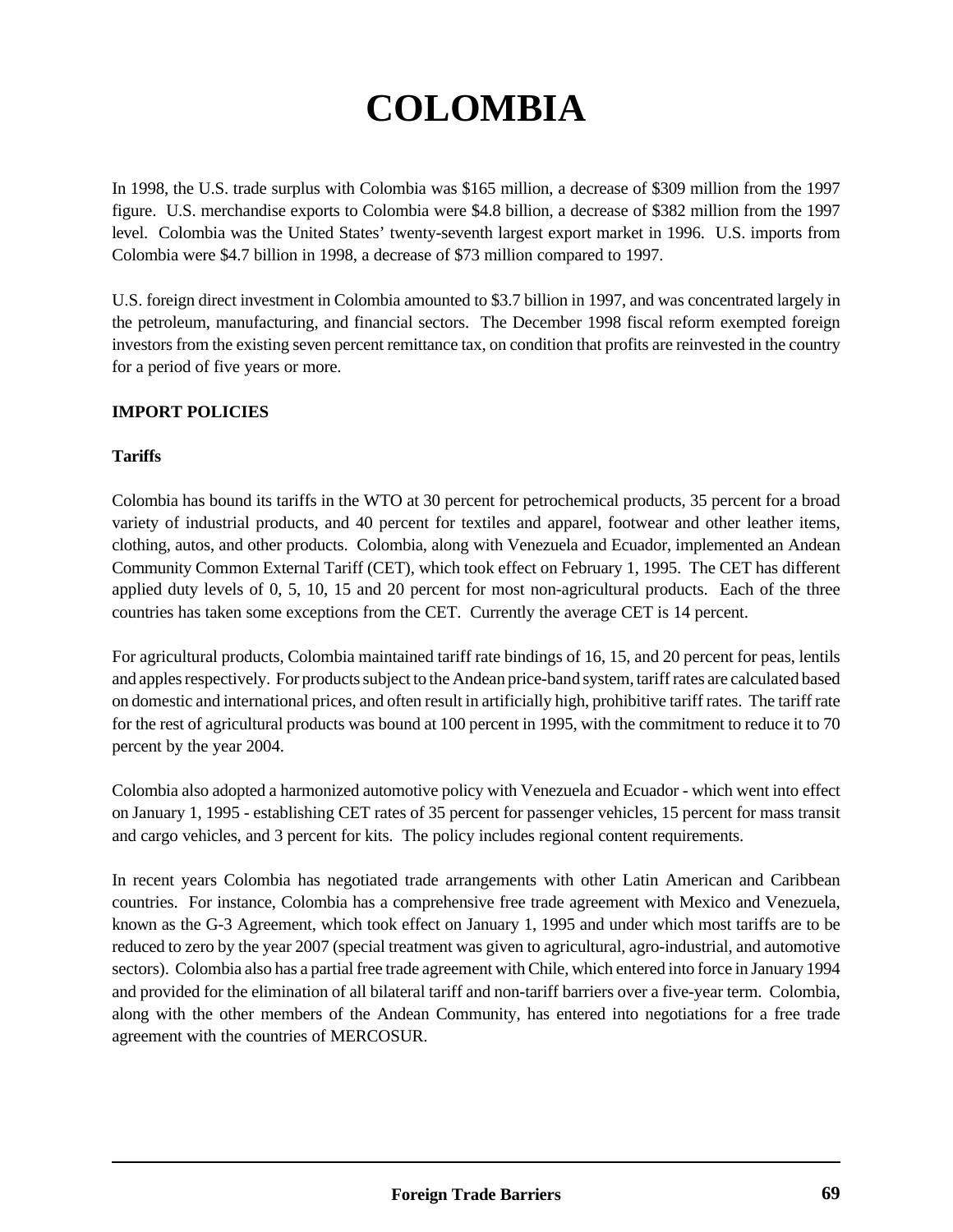Colombia's Tax Law, Law 223, which took effect on January 1, 1996, subjected all distilled spirits to a valueadded tax of 35 percent. However, the law makes an exception for whiskeys aged 12 or more years, which are subject to a 20 percent value-added tax. Bourbon and Tennessee Whiskey -- both distinctive products for the United States -- are typically aged from four to eight years and, as a consequence, face a higher tax rate than most competing imported whiskeys which are aged longer. This distinction between whiskeys creates a competitive disadvantage for Bourbon and Tennessee Whiskey. The United States has protested this discrimination but the Government of Colombia has failed to eliminate it.

Colombia requires import licenses for less than two percent of products, primarily weapons and other products related to defense, as well as "precursor" chemicals that may be used in refining cocaine. The majority of used goods, used cars, remanufactured auto parts, tires and clothing - are prohibited from import, and those that are allowed, such as machinery, are subject to licensing.

The agriculture sector in Colombia remains protected. Since the promulgation of Decree 2439 in November 1994, the Ministry of Agriculture has been required to approve import licenses for many agricultural items, such as wheat, poultry meat, malting barley, corn, cotton, rice, sorghum, wheat flour, oil seeds and their products (e.g., soybeans, soybean meal, and soybean oil). Colombia has implemented absorption agreements which require an importer to purchase a government-specified quantity of domestically produced goods as a precondition for the granting of import licenses. If the import licensing requirement for the products indicated above were eliminated, estimated U.S. annual exports could increase by up to \$10 million.

Fourteen basic agricultural commodities (powdered milk, wheat, malting barley, yellow and white corn, crude palm and soybean oils, white rice, soybeans, white and raw sugars, chicken and turkey pieces and pork meat), and an additional 120 commodities considered substitutes or related products, are subject to a variable import tariff "price band" system. Imported wheat is also subject to minimum import prices.

The Colombian Foreign Trade Institute (INCOMEX) requires approval by the Ministry of Agriculture (MAG) prior to the importation of chicken and turkey, whole birds or parts. Under this system, the Government of Colombia has approved import licenses only when it has determined such imports will not adversely affect Colombian producers. Since 1994, import licenses for U.S. chicken and turkey parts have been regularly denied, and licenses for whole birds are often delayed. If the import licensing requirement for chicken and turkey parts were eliminated, it is estimated that U.S. annual exports would increase by approximately \$10 million.

Valuation of imported merchandise, previously the responsibility of the customs service, can now ostensibly be done by importers who self-value, assess, and pay duties and other taxes at commercial banks. Customs clearance processes in many instances can be performed fairly rapidly. However, Colombia's pre-shipment inspection of imported equipment must be performed by one of several independent testing agencies which, according to U.S. industry, results in unnecessary delays. Through a series of resolutions dating back to November 1994, the Colombian Government has created a pre-shipment inspection (PSI) mechanism using private PSI companies. Colombia allows PSI companies to perform certain direct functions under the control of the national tax and customs directorate (DIAN). As of February 1, 1996, PSI companies began mandatory preclearance of all goods defined as "sensitive" by the Colombian Government. Inconsistencies on the part of customs in adhering to standardized procedures, and lack of transparency in enforcement, continue to create delays and problems. Procedures vary depending on the port of departure and arrival of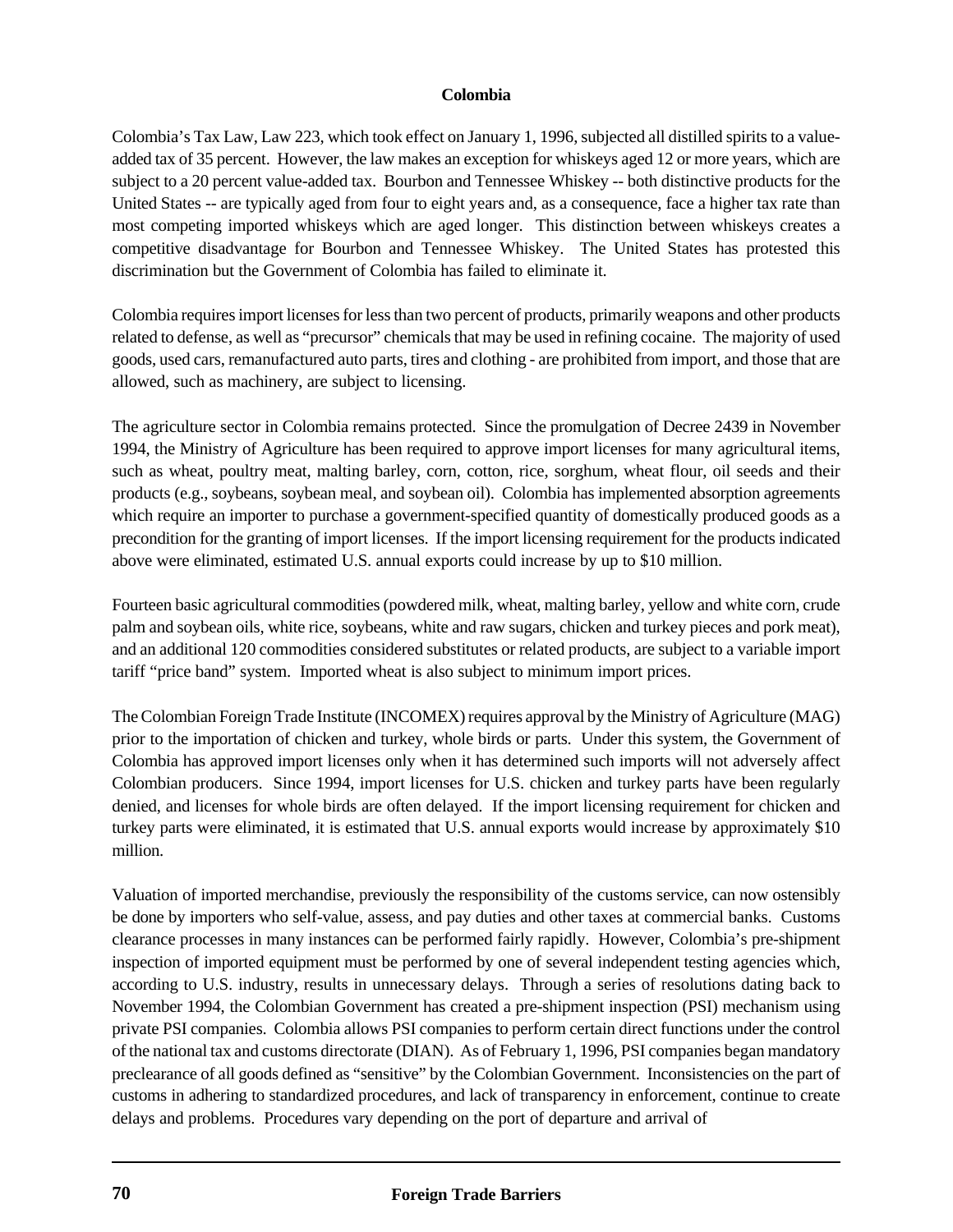the merchandise, and rules and regulations are often contradictory. Colombian Customs presented, in December 1998, a project to apply more efficient procedures through a "unique sanction regime"; however, improvements are yet to be observed.

## **STANDARDS, TESTING, LABELING AND CERTIFICATION**

The Colombian Institute of Technical Standards (ICONTEC), a private non-profit organization, is also responsible for technical standards' development, provides quality certification and technical support services, and serves as an Underwriters' Laboratories (UL) inspection center. ICONTEC is a member of the International Standards Organization (ISO) and the International Electrotechnical Commission (IEC). According to U.S. industry, Colombian requirements for phytosanitary registrations to bring new products into the market take an excessively long time, six to eight months, to fulfill.

## **GOVERNMENT PROCUREMENT**

The Government Procurement and Contracting Law, Law 8C/93, sought to establish simpler and more transparent procedures based on the principles of economy, transparency and objective selection. It provides equal treatment to foreign companies on a reciprocal basis and eliminates the 20 percent surcharge previously added to foreign bids. It also eliminated unnecessary requirements and bureaucratic procedures that increased prices of public services and limited their availability. The law also settled procedures for the selection of suppliers, mainly through public tenders and in exceptional cases through direct contacts. In implementing Law 80, the Government of Colombia instituted a requirement that companies without local headquarters must certify reciprocity in government procurement in the home country. Law 80 does not apply to contracts for the exploration and exploitation of renewable or non-renewable natural resources, their commercialization, and those activities performed by state companies involved in these sectors. Colombia is not a signatory of the WTO Agreement on Government Procurement.

## **EXPORT SUBSIDIES**

As a result of "apertura" and commitments made by the Government of Colombia to the U.S. Government in the context of acceding to the GATT Subsidies Code, Colombia agreed to phase out any export subsidies inconsistent with that Code. This process will continue under the WTO Agreement on Subsidies and Countervailing Measures. For instance, Colombia has notified the WTO of its "special machinery importexport system" and "free zones" as constituting export subsidies. Also, Colombia's tax rebate certificate program (CERT) contains a subsidy component which the Government of Colombia has stated it will replace with an equitable drawback system, but has not yet done so.

# **LACK OF INTELLECTUAL PROPERTY PROTECTION**

Colombia does not yet provide adequate and effective intellectual property protection. As a result of its laws and practices -- especially its inadequate IPR enforcement -- Colombia has been on the "Watch List" under the Special 301 provision of the 1988 Trade Act every year since 1991, and was the subject of an out-of-cycle review at the close of 1998. Colombia has ratified, but not yet fully implemented, the provisions of the WTO Agreement on Trade-related aspects of Intellectual Property Rights (TRIPs).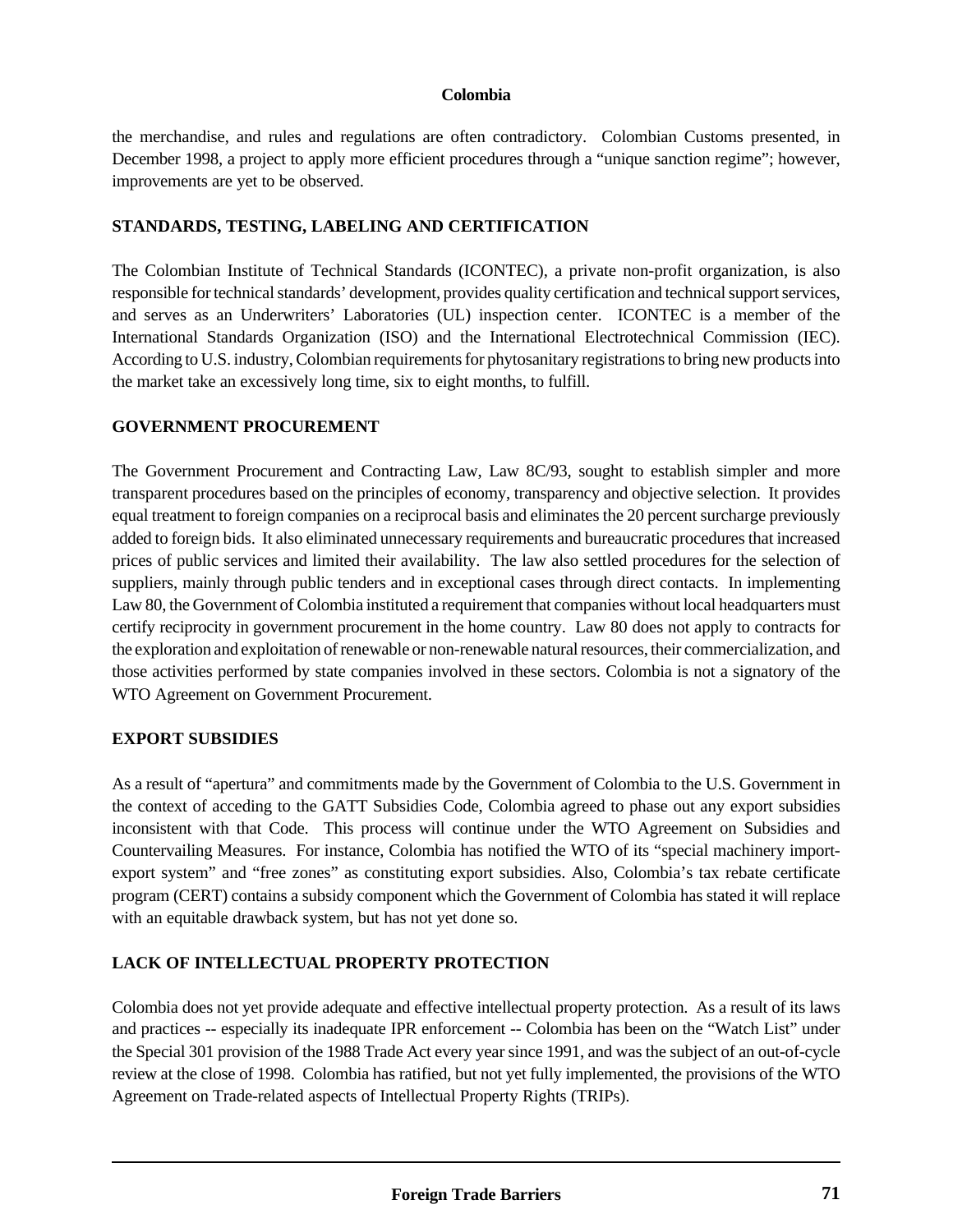A recent report by the Ministry of Foreign Trade outlines Colombia's efforts on the subject, including an update of Decision 344 of the Andean Community, which strengthens the rights of patent owners, regulates issues related to profitability models, industrial designs and industrial secrets, and broadens protection to notorious trademarks. Notwithstanding the above, a new update of Decision 344 should focus on integrated circuits, anti-competitive practices, and measures of compliance.

Pirate TV signals are a particular problem for U.S. film and TV interests in Colombia. Many applications to render subscription TV services were submitted and are being studied by the quasi-independent Colombian National TV Commission (CNTV), which expects to formalize this type of service, granting strict control over copyright payments. However, the whole process was canceled in November 1998, without a satisfactory explanation.

### **Patents and Trademarks**

Two Andean Community decisions on the protection of patents and trademarks and of plant varieties have been in effect in Colombia since January 1, 1994. The decisions are comprehensive and offer a significant improvement over previous standards on protection of intellectual property in the Andean Community Countries. For example, they provide a 20- year term of protection for patents and reversal of the burden of proof in cases of alleged process patent infringement. The provisions of the decisions covering protection of trade secrets and new plant varieties are generally consistent with world-class standards for protecting intellectual property rights. However, the decisions still contain deficiencies, including overly broad compulsory licensing provisions, working requirements, restrictions on biotechnology inventions, denial of pharmaceutical patent protection for patented products listed on the World Health Organization's model list of essential drugs, lack of transitional ("pipeline") protection, and lack of protection against parallel imports. In June, 1996, Colombia ratified the Paris Convention for the Protection of Industrial Property, which went into effect in September 1996.

Colombian trademark protection requires registration and use of a trademark in Colombia. In a recent decree, Colombia announced that registration of a trademark must be accompanied with its use in order to prevent parallel imports. Trademark registrations have a ten-year duration and may be renewed for successive ten-year periods. Priority rights are granted to the first application for a trademark in another Andean Community Country or in any country which grants reciprocal rights. Colombia is a member of the Inter-American Convention for Trademark and Commercial Protection. Enforcement in the trademark area remains weak and the backlog of pending cases with the agency in charge of patents and trademarks -- the Superintendency of Industry and Commerce -- stands at approximately 27,000 cases.

## **Copyrights**

Andean Community Decision 351 on the protection of copyrights has been in effect in Colombia since January 1, 1994. Colombia also has a modern copyright law: Law 44 of 1993. The law extends protection for computer software to 50 years, but does not classify it as a literary work. Law 44 and Colombia's civil code include some provisions for IPR enforcement and have been used to combat infringement and protect rights. Colombia belongs to both the Berne and the Universal Copyright Conventions. Decision 351 provides a generally Berne-consistent system. Semiconductor layout designs are not protected under Colombian law.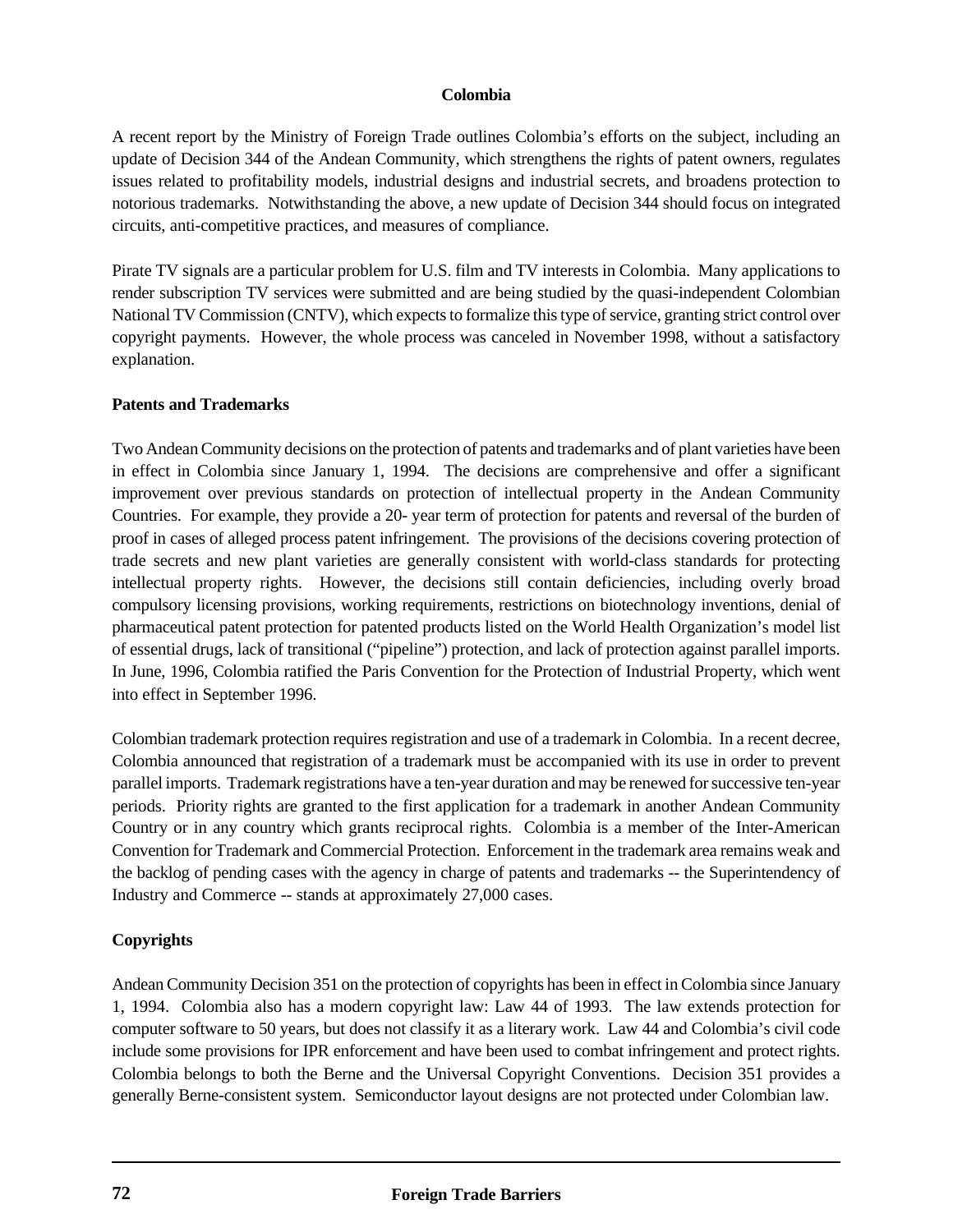Colombia's 1993 Copyright Law significantly increased penalties for copyright infringement, specifically empowering the attorney general's office to combat piracy. Also, Colombia's Television Broadcast Law potentially increases protection for all copyrighted programming by regulating satellite dishes. However, enforcement of copyright laws is still quite lacking and U.S. industry estimates that the majority of the videocassette, sound recording, and business software markets are pirated. Music piracy in particular has worsened in the last year, with counterfeit CDS flooding the market despite stepped up enforcement efforts by Colombian customs at points of entry.

Colombia's recent efforts against copyright infringement include a legal reform project, submitted by the attorney general to Congress, which includes a chapter of penalties for transgressions against copyright laws. The chapter includes incarceration for violations against patrimonial copyrights and fines for those who violate the protection mechanisms for patrimonial rights. The project is currently making its way through Congress. Another important project was submitted as part of the tax reform approved by the Colombian Congress, where the Colombian Tax and Customs Directorate (DIAN) is to be provided with police assistance to improve import controls and actions against pirate merchandise entering Colombian borders.

### **SERVICES BARRIERS**

Under the G-3 Agreement, Colombia committed to progressively liberalize trade in services, based on the principles of national treatment, most favored nation, and not requiring a local presence. Since implementation of the General Agreement of Trade in Services (GATS), Colombia committed itself to not raise the level of certain administrative requirements that apply to foreign providers in the sectors of finance, tourism, law, accounting, information technology, mining, telecommunications, construction and engineering. However, no significant deregulation has taken place, and Colombia maintains barriers in a number of service areas including audiovisual, data processing and professional services. In some industries, percentage limits are placed on foreign equity participation. In addition, a minimum of 50 percent of any television commercial for public broadcast network programming must be produced locally. In any case, the mechanism to liberalize in services is one of strict reciprocity.

Cargo reserve requirements in transport have been eliminated. However, the Ministry of Foreign Trade reserves the right to impose restrictions on foreign vessels of nations which impose reserve requirements on Colombian vessels.

Foreign law firms are not permitted to have a commercial presence in Colombia unless the firm is headed by a Colombian attorney. Colombia also restricts the movement of personnel in several professional areas, such as architecture, engineering, law and construction. For firms with more than ten employees no more than ten percent of the general workforce and 20 percent of the specialists can be foreign nationals.

**Financial Services**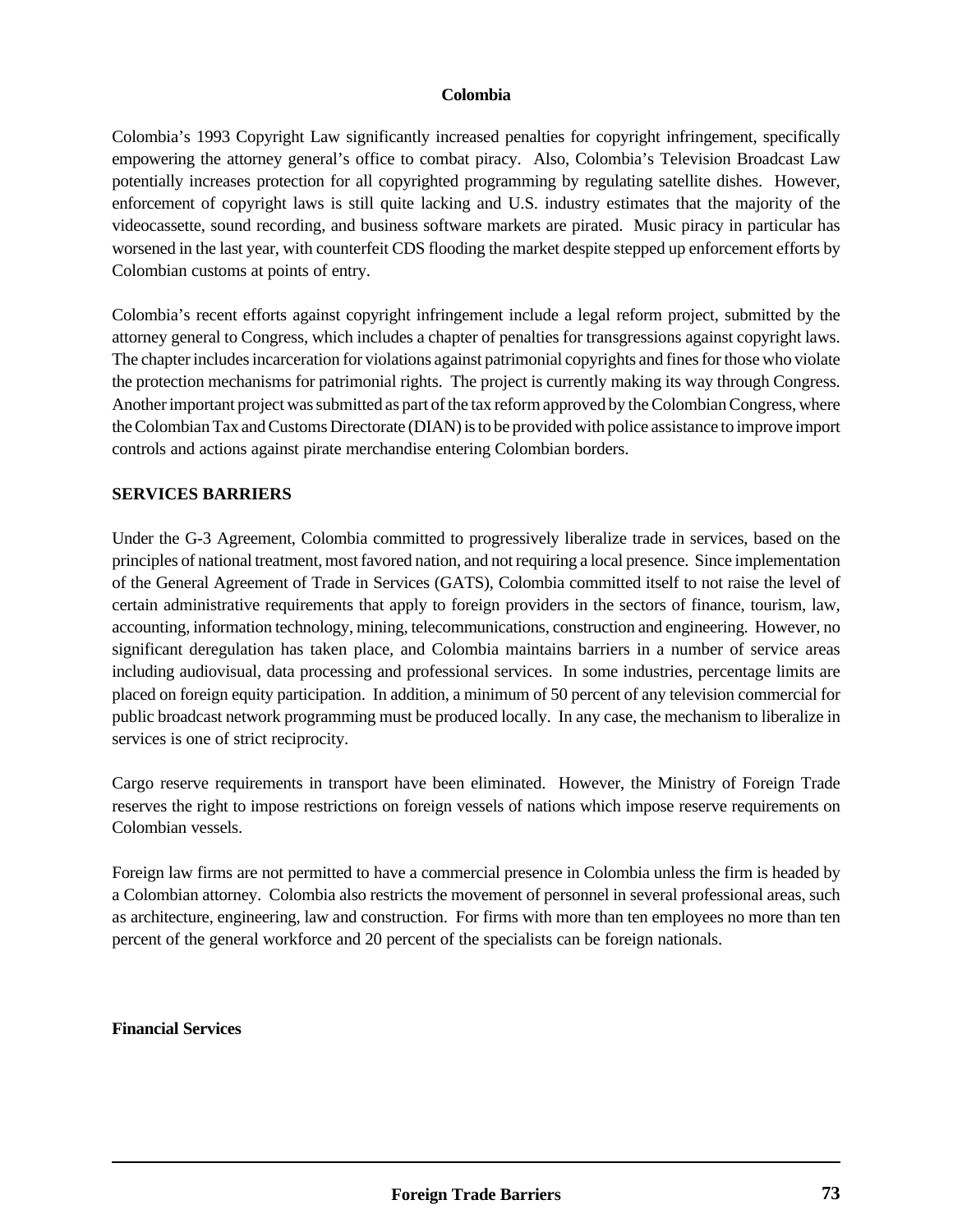In 1991 Colombia promulgated Resolution 51, which permits 100 percent foreign ownership in financial services, although the use of foreign personnel in the financial services sector remains limited to administrators, legal representatives, and technicians.

Colombia denies market access to foreign marine insurers. Colombia requires a commercial presence to sell all other insurance except international travel or reinsurance. Colombia permits 100 percent foreign ownership of insurance subsidiaries, but the establishment of branch offices of foreign insurance companies is not allowed.

In March 1997, the Colombian Central Bank created a reserve requirement on all foreign loans over six months designed to reduce the amount of foreign private debt. Thirty percent of all proceeds from foreign loans were to be left on deposit with the Central Bank in a non-interest bearing account for 18 months. The deposit requirement was reduced to 25 percent in February 1998, when the foreign exchange rate threatened to exceed the top of the band, and was again reduced to ten percent in September 1998, as a means to increase liquidity, lower interest rates and reduce pressures on the dollar price. Certain loans, such as those for certain raw materials and capital goods, are exempt from this requirement.

### **Basic Telecommunications Services**

In the WTO negotiations on basic telecommunications services, Colombia made quite liberal commitments on most basic telecommunications services and adopted the WTO reference paper. However, Colombia specifically prohibited "callback" services and excluded fixed and mobile satellite systems. Currently foreign investment is allowed in telecommunications firms but, under the WTO agreement, Colombia reserves the right to limit foreign investment in these firms based on an economic needs test. While Colombia has allowed new competitors into long distance and international services, high license fees are a significant barrier. Colombia did not sign onto the WTO Information Technology Agreement.

## **INVESTMENT BARRIERS**

Under the Andean Community Common Automotive Policy, Colombia, Venezuela and Ecuador impose local content requirements in order to qualify for reduced duties on imports. The local content requirement for passenger vehicles was 32 percent in 1997 and has risen to 33 percent for 1998. This automotive policy is inconsistent with Colombia's WTO obligations under Trade Related Investment Measures (TRIMs) and must be eliminated before January 1, 2000.

Investment screening has been largely eliminated, and the mechanisms that still exist are generally routine and non-discriminatory. Legislation grants national treatment to foreign direct investors and permits complete foreign ownership in virtually all sectors of the Colombian economy. However, since 1994, in an effort to curb money laundering, the Colombian Government has prohibited foreign direct investors from obtaining ownership in real estate not connected with other investment activities.

All foreign investment in petroleum exploration and development in Colombia must be carried out under an association contract between the foreign investor and Ecopetrol, the state oil company. The terms of the standard association contract were modified in 1994, 1995, 1997 and again in 1998, in an effort to continue to attract foreign investment. Some of the more important changes made were expanding the time periods of